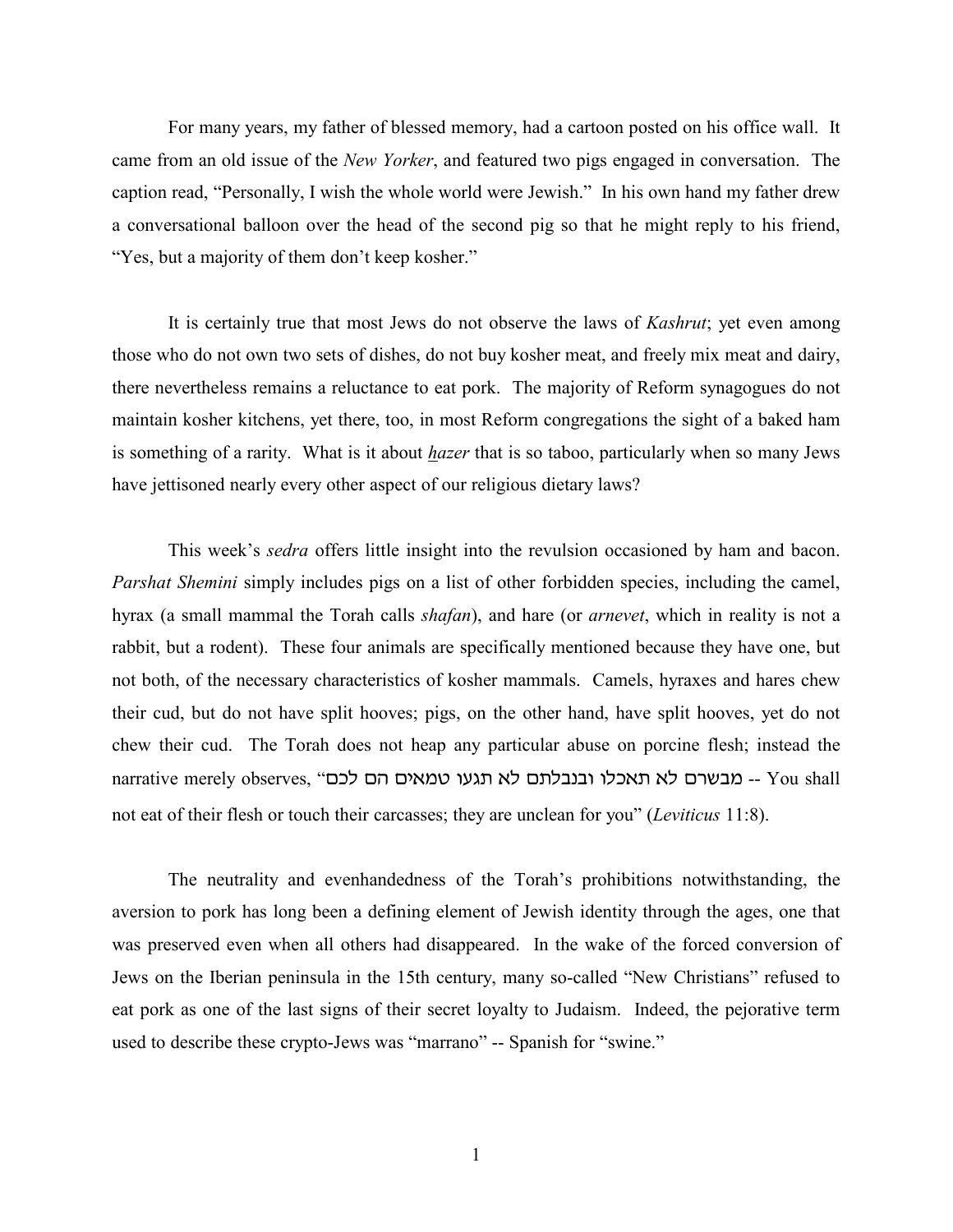Fast forward 500 hundred years to Israel, and one will find a deep emotional fault line running through Israeli society over the issue of pork. For many years, Israeli law banned pork from supermarkets -- not because most Israelis kept kosher, but as a concession to the leverage of the ultra-Orthodox in the *K'nesset*. Two years ago, however, the Supreme Court of Israel declared this blanket prohibition illegal. According to the ruling, neighborhoods were directed to conduct referendums regarding residents' feelings about the presence of pork in their midst. The Minister of the Interior at the time, Avraham Poraz of the secular *Shinui* party, praised the Supreme Court decision as "an important landmark in the struggle against religious coercion and for the sake of individual liberty." On the other hand, Eli Yishai of the Sephardic religious party, Shas, characterized the High Court's ruling as "one of the main nails in the coffin of Jewish identity in the country," while the secretary of the Degel Ha-Torah party, Rabbi Moshe Gafni (spelt differently and no relation to our own Rabbi Gaffney), accused the judges of "essentially destroying every good aspect of the Jewish People and eradicating the Jewish identity of the country." Even the Hebrew language has weighed in on the issue, for pork is referred to euphemistically as "*Bassar Lavan*" -- "white meat," which is about as vague and generic a term for pig flesh as one could possibly imagine.

According to Bible scholar Jacob Milgrom, an abhorrence of the pig was widespread in the ancient Near East. Many cultures considered it an impure animal, fit only for sacrifice to the gods of the netherworld. Archeological evidence suggests that while the Philistines, detested by Israel, used the pig for cultic purposes, the raising of swine ended abruptly when Israel gained ascendancy over the country. In fact Milgrom goes so far as to suggest that the second criterion for a kosher mammal -- the chewing of cud -- was deliberately added by *Leviticus* to exclude the pig specifically, for the absence of the cloven hoof was sufficient to eliminate the other mammals forbidden by the Torah.

By the time of the Hasmoneans the eating of pork was considered a betrayal of Judaism at the deepest level. In *Second Maccabees* we read of the martyrdom of Eleazer, an elderly and well-respected scribe, who refuses the command of Antiochus' soldiers to eat swine's flesh in public. "He welcomed death with glory rather than life with pollution, and of his own free will went to the rack," the ancient narrative tells us.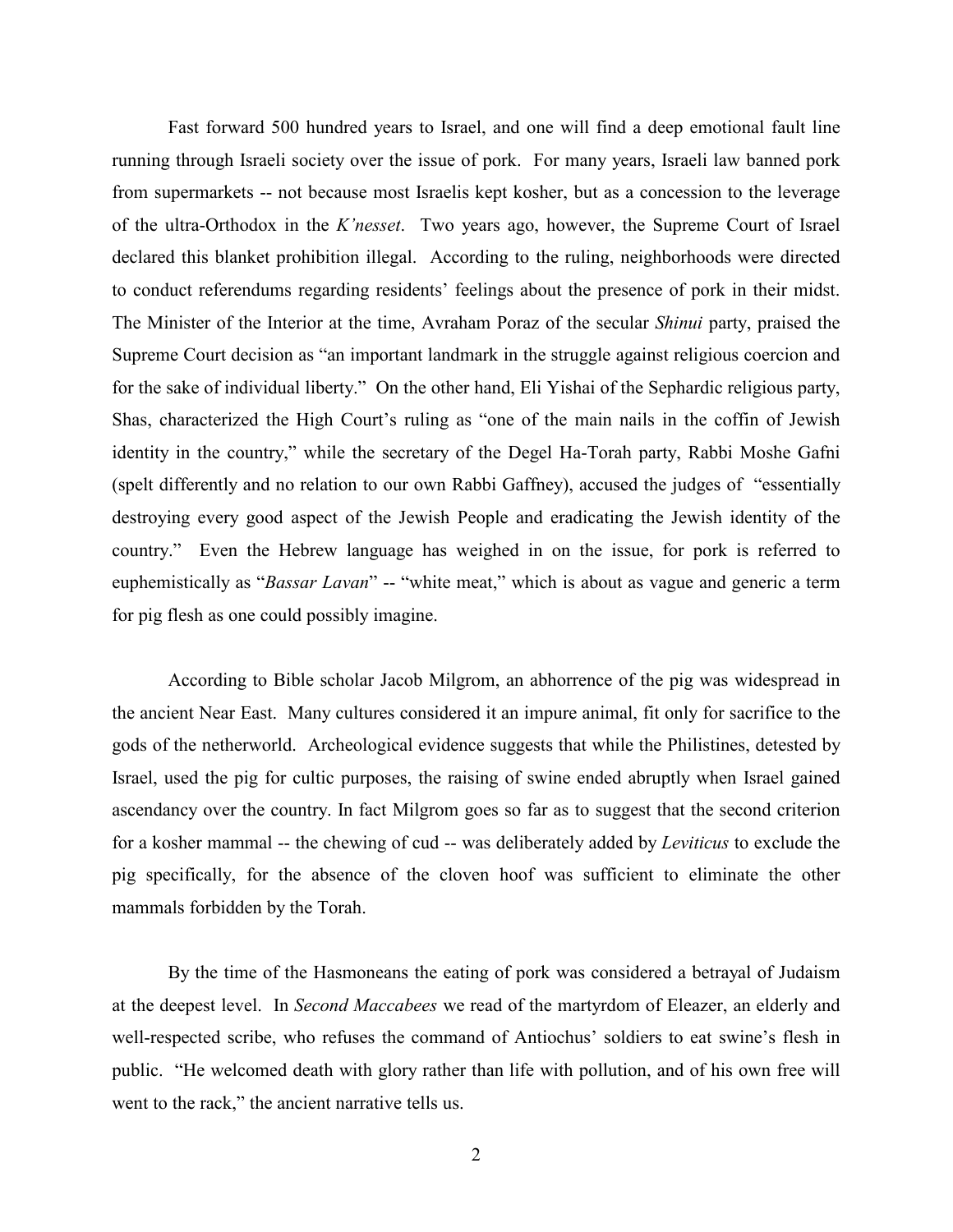*Midrash* sought to explain the particularly deep aversion to pork by pointing out, that of the four non-kosher mammals specifically named in the Torah, pigs were the only ones to possess split hooves -- an obviously kosher characteristic -- while not chewing their cud, a trait that is far less visible, for to ascertain whether or not an animal chews its cud requires we observe its digestive tract in action. Thus, in *Midrash* the pig is viewed as an imposter of sorts. He gives the appearance of being a kosher animal by parading about on his cloven hoofs; but his internal character, out of sight and hidden away, is precisely what renders him *trayf*.

The explanation may be fanciful, but the term "pig" is hardly a flattering one. To be a "pig" connotes a lack of grooming and hygiene; to "live like a pig" is to reside with dirt and mayhem; to "act like a pig" is to engage in crude and boorish behavior, and to "eat like one" is to demonstrate gluttony or manners capable of turning the stomach of an onlooker.

Among the detractors of the Jewish people there were those who took our revulsion with pork and created from it a twisted and obscene anti-semitic motif. In the Germanic lands of the Holy Roman Empire, the pig was thrown back at Jews as a symbol of hate. From the 13th to the 16th centuries, Christian iconography adorned churches and public buildings with the scatological representation of Jews nursing at the teats of a sow. The depiction on the church at Wittenberg gained especial notoriety in 1543, when Martin Luther, in a virulently anti-Jewish tract, fixed on it to "prove" that the pig is the source of the Jews' uncanny wisdom and power. By transforming an object of religious revulsion into one of veneration, much as the infamous blood libel did with blood, the *Judensau*, or "Jews' sow," as it was called, made our forebears appear less than human, accomplices of the devil and masters of black magic. How ironic to note the full circle traversed by history: from a Jewish revulsion with pigs because they were sacrificed to the gods of the underworld to medieval Christendom's revulsion with Jews rooted in a mistaken belief that we worshipped pigs because we do not eat them!

But there is one more layer to add to this complex story . . . stunningly, we find in a *midrash* mentioned by the *Ritba*, the 14th century Spanish sage Rabbi Yom Tov ben Avraham, that states one day Jews will eat pork: "למה נקרא שמו חזיר? שעתיד הקב"ה להחזירו לישראל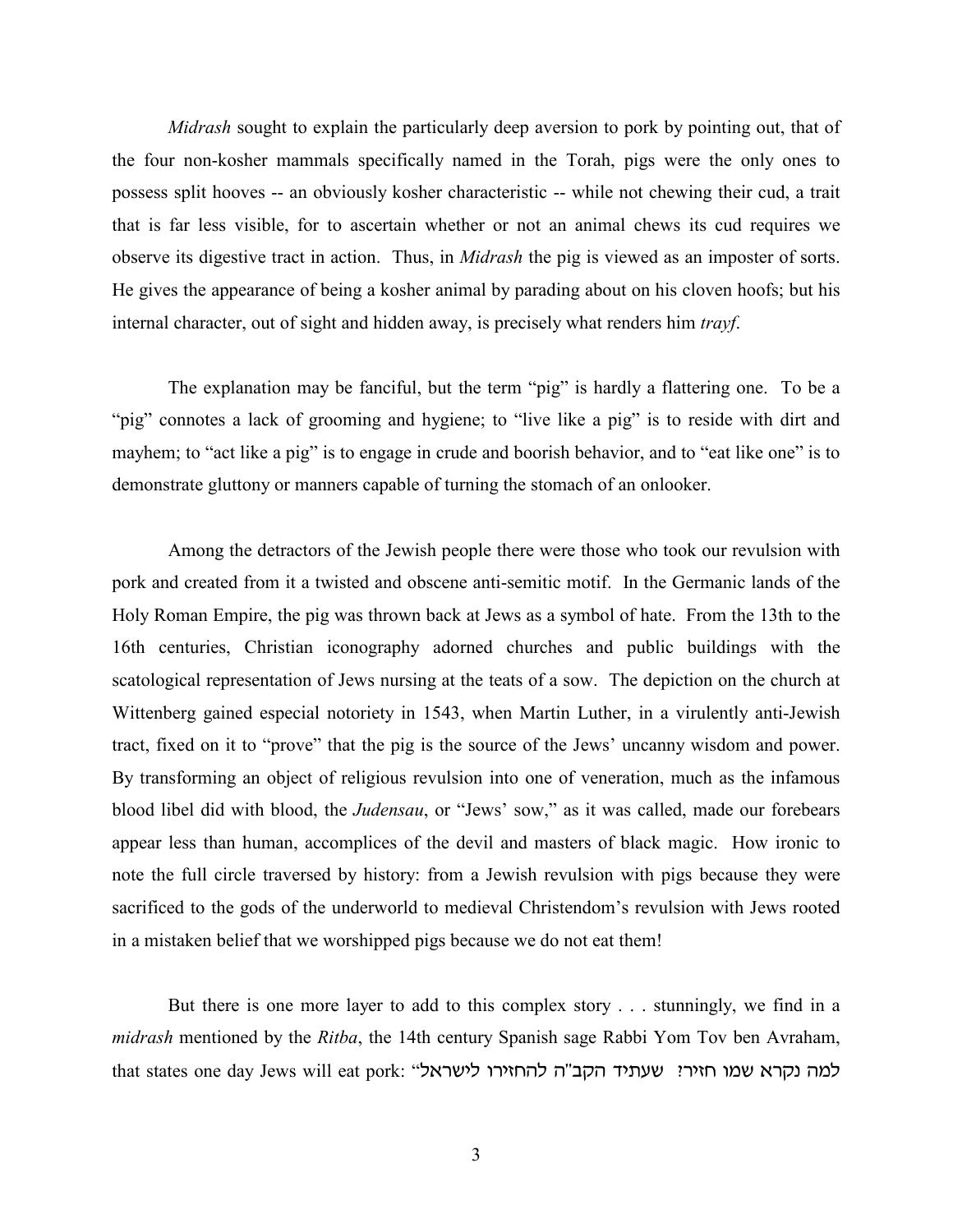tuck sh,gk -- Why is a pig called *Hazir* in Hebrew? Because in the world-to-come, the Holy One shall return it [*hozro*] to Israel" (*Hiddushei Ritba, Kiddushin* 49b). Beyond a play on words in Hebrew, the *midrash* is bizarre. Can the righteous among us look forward to bacon and egg breakfasts in the Garden of Eden? Will the holy and pure of the messianic age feast on Westphalian ham? (Presumably, ham and cheese sandwiches will still be taboo since they are, after all, a combination of meat and dairy . . .)

The deeper meaning of the *midrash*, however, has precious little to do with a greater selection of foods in heaven's cafeteria. Should *Kashrut* as a spiritual discipline associate certain animals with undesirable human traits, our avoidance of certain foods on a symbolic level reminds us of the human characteristics the Torah would have us shun. If physically we are what we eat, then spiritually we are the sum of the religious teachings we ingest through learning and digest through practice. And if *midrash* speaks of a kosher pig in the world to come, it isn't referring to the possibility of a rabbinically supervised Bono's franchise in heaven, but rather the erasure of those unsavory characteristics we associate with pigs -- deception, dirt, boorishness. When human behavior is *kashered* at the end of days and freed of its *trayf* qualities, so too, will pigs become kosher . . . at least metaphorically.

There are many reasons advanced by tradition for keeping *kosher*. Divine imperative . . . a means of ensuring and retaining Jewish identity through the strictures of diet . . . self-discipline . . . a way of hallowing ordinary experiences and transforming the mundane into the sacred. These are all good reasons, of course. But to them we must add the ethical dimension of *Kashrut*, for on one level, the Jewish dietary laws are more than a non-rational and arbitrary set of rituals commanded by the Torah. That we do not eat birds of prey or those who feed on carrion carries with it a moral implication; that we do not mix milk, the stuff which nourishes and sustains life with a piece of meat that represents the absence of life also possesses an ethical dimension. And if Jews do not eat pigs, this, too, is emblematic of certain qualities we are taught to avoid.